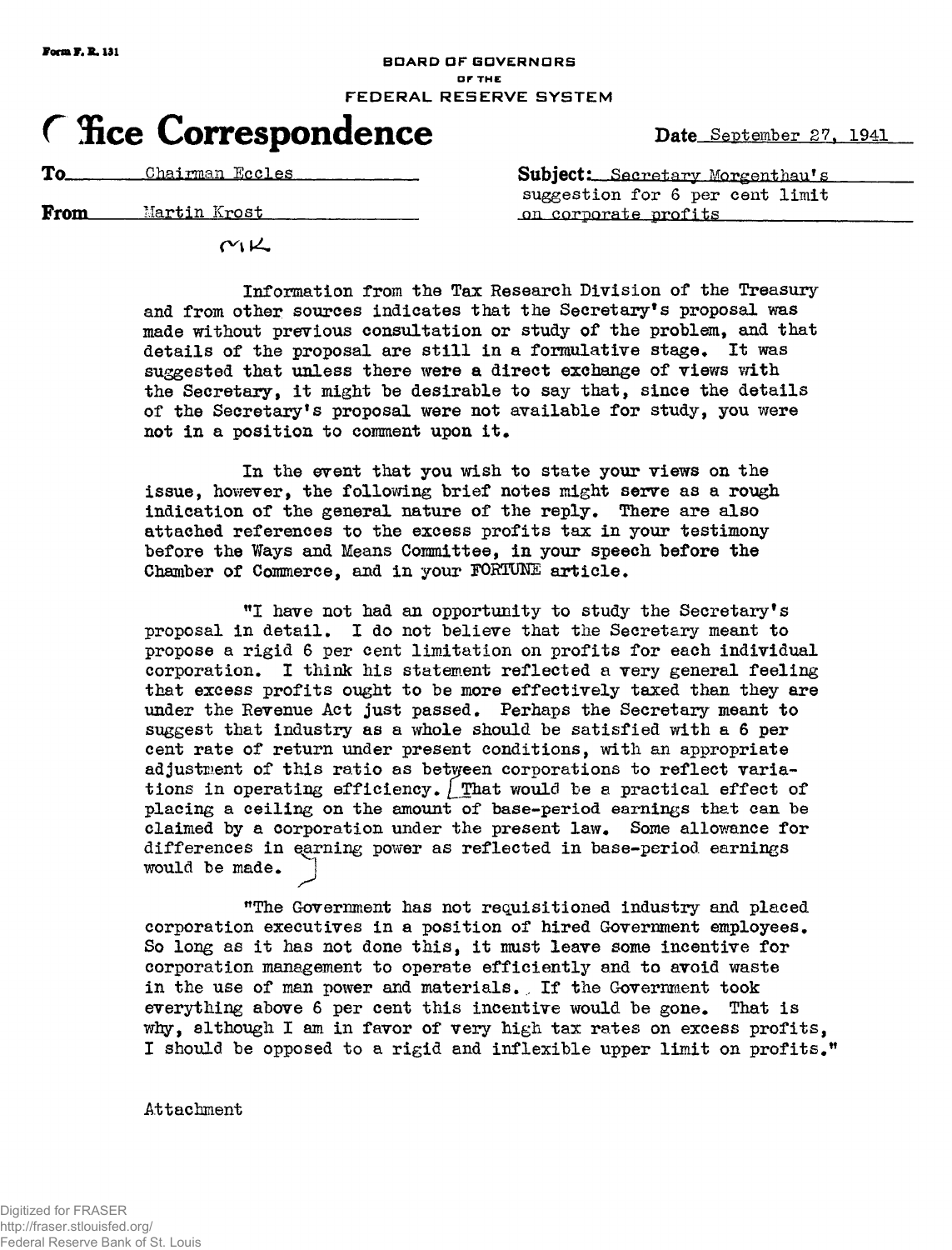#### **Statement before Ways and Means Committee, May 7. 1941:**

**"In my opinion an effective excess profits tax is the keystone of a well balanced tax program. Any tax program will have to include a substantial increase in the rates of taxation for corporate incomes in general and for individual incomes. You should not impose increased taxes on the great numbers of business concerns of small and moderate size and on millions of individual taxpayers until you have given them**  *every* **reasonable assurance that the funds they are being asked to provide will not go to swell the excessive profits of some corporations.** 

**tf The excess profits tax now on the statute books does not give 8ny such assurance. If you allow the idea to take root in the public mind that through these vast expenditures a few are being made rich and a few who are already rich considerably richer, the result is bound to endanger the success of our defense effort. In order to prevent an inflationary spiral of price and wage increases, labor should be willing to moderate its demands for increased wages, but labor cannot be expected to follow such a course if employers are permitted to retain excessive profits.** 

**»\* \* \* The revenue-yielding potentialities of an excess profits tax were well demonstrated by our own experience during the World War. The present statute could be made to realize those revenue potentialities by changes in a few important respects. I shall mention three:** 

**l . Restrict the use of the income method of computing the excess profits credit, either by reducing the 95 per cent of past average earnings now allowable to 75 per cent, or by any other method**  that may recommend itself to the Committee. I agree with Mr. Sullivan's **view that all excessive profits, as well as profits directly or indirectly attributable to the defense program, should be subject to special taxation.** 

**2 . Increase sharply the rates now applicable to excess profits. In the light of the maximum 80 per cent rate in force in this country during the last World War, a maximum rate of 75 per cent is not too high. It is also important that the tax brackets used in the present law be revised. I recognize the strength of the arguments for graduating the rates according to the percentage of excess profits to invested capital, the method used at the time of the World War, but if the present method is continued, there is no reason why the maximum rate should not apply to excess profits at a very much lower level than f500,000. A corporation with this amount of excess profits cannot fairly claim favored treatment as a small enterprise.** 

**3 . Reduce the rate of return allowed under the investedcapital method of computing the excess profits credit from the present figure of 8 per cent to 6 per cent. The figure of 8 per cent was used during the days of the World War. The rate of return that investors**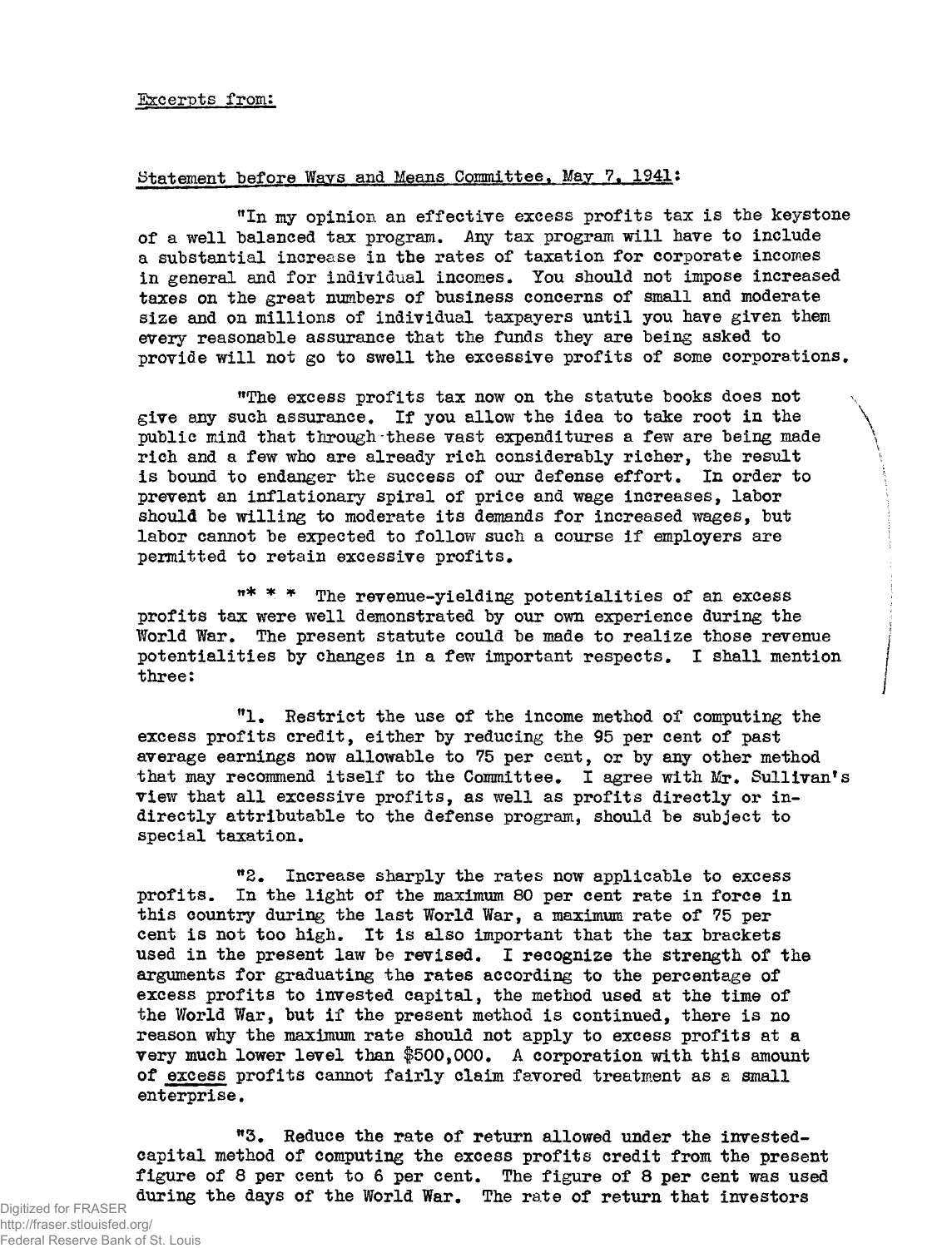could reasonably hope to realize on investment in securities has been materially reduced since that time. We should make a similar adjustment in our ideas about an appropriate rate of return on equity capital."

**3|C ap Jjc** 

## Speech before Chamber of Commerce, May 1, 1941:

The first source of defense revenue should be the corporation tax and the excess profits tax because, in general, corporations are the greatest beneficiaries, directly and indirectly, from defense expenditures. In other words, the surplus accruing from the expanding national income tends to become concentrated in the first instance in the possession of business corporations. The most certain way to insure against inflation is for the Government to levy on these earnings and divert the proceeds directly into the defense program before they are distributed into the general income stream through higher wages and higher dividend payments.

"Thus, the most direct way to attack the inflation problem is through heavy corporate income and excess profits taxation. If these surplus funds are not thus collected in the first instance at the source, but are later distributed through large wage increases and large dividend payments to the community, it becomes necessary subsequently for the Government to abstract excess incomes through the personal income tax, excise taxes, and other forms of mass taxation. The problem is not avoided but only delayed and made more difficult by failure to tap the profits at the source.

"High taxation of personal incomes and excise taxation will be necessary in any event, but the amount needed from these sources will be reduced by a prior collection at the points where the profits originate, namely, in the business units. If excess profits are not tapped, they will lead to demands for higher wages. Apart from the question of equity and the problem of allaying industrial unrest, is the question of going directly to the source of the increased flow of income and diverting it into the defense program before it spreads out into the community and adds private mass purchasing power on top of the Government's demands springing from the defense program.

"With greatly increased surtax rates, especially in the middle income brackets, and in the absence of an undistributed profits tax, there will be a tendency on the part of some corporations to hold back disbursements of dividends. This is a further reason for heavy normal and excess profits taxes on corporations."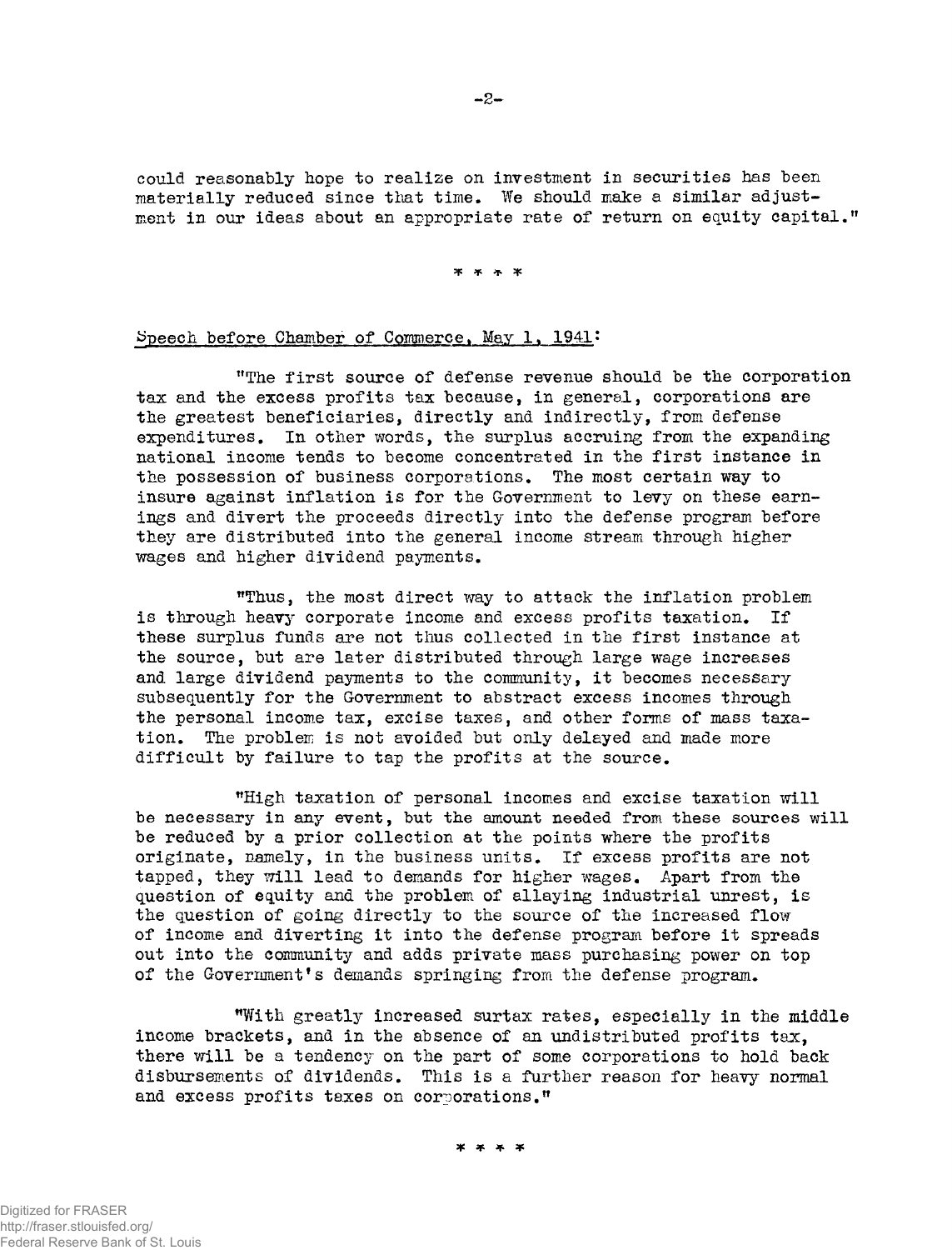# FORTUNE Magazine, "Price Fixing Not Enough"

"During the emergency we shall have to rely heavily upon the excess-profits tax and the tax on corporate incomes. This is true because, generally speaking, business units are the greatest beneficiaries, directly and indirectly, from defense expenditures. The profits accruing from the expanding national income tend to become concentrated here in the first instance» Consequently, one of the surest ways to safeguard against price inflation is for the government to levy on such profits and divert them directly into the defense program before they are distributed into the general income stream through higher wages and increased dividends.

"Perhaps the most compelling reason of all for the imposition of the excess-profits tax is that, if not taken by the government, such profits will lead to further demands for higher wages. If wage increases continue to be freely granted to those who have already received substantial increases, they will swell unduly the volume of private purchasing power. Labor should certainly be willing to moderate its demands for increased wages, but it cannot be expected to follow such a course if employers are permitted to retain excessive profits. Moreover, with increasing personal income taxes, many corporations may be expected to leave a large proportion of their profits undistributed. In the absence of an undistributed-profits tax, therefore, these will be beyond the reach of the government, unless recovered through heavy taxes on corporations.

"The corporate form of ownership is the principal institution through which capitalism functions. Owners and managers of corporations, vitally interested as they are in preserving capitalism, have every reason to favor, not oppose, heavy taxation of their profits, for thereby they will help to protect the country against the inflationary dangers that would undermine the foundations of capitalism. They have the greatest stake in democracy—the most to preserve. They should not expect those who have the smallest stake to pay an unjust share of taxation.

"During the emergency the excess-profits tax should in my opinion, be the keystone of a well balanced program. Increased taxes, however, should not be imposed on the great numbers of small business concerns and on millions of individual taxpayers until they have been given every reasonable assurance that the funds they are being asked to provide will not go to swell the profits of wealthy individuals and corporations."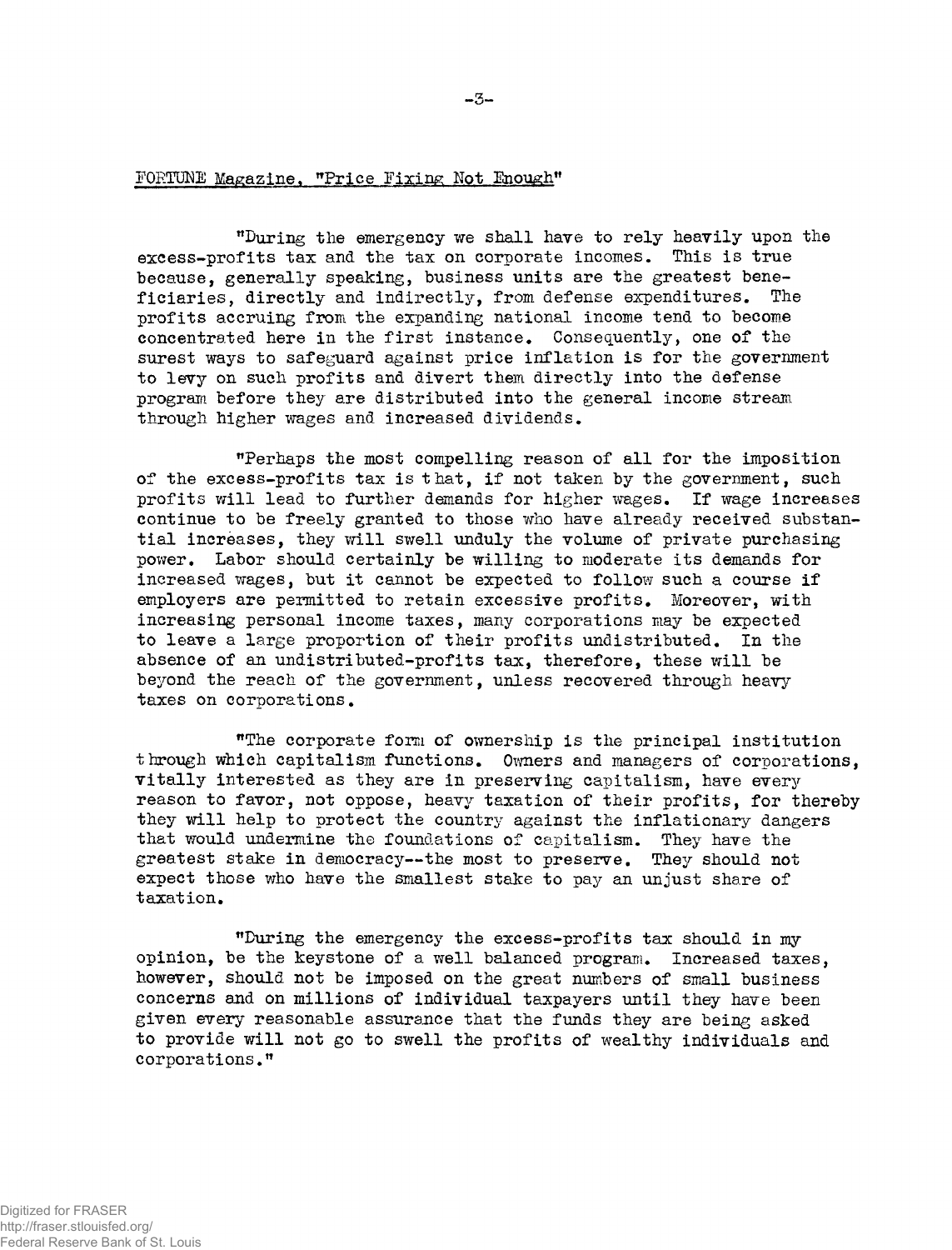**Statement of Secretary Morgenthau before the Committee on Banking and Currency of the House of Representatives** 

**Wednesday, September 24, 1941** 

**I am glad to testify in behalf of this Bill not only because I am in accord with its objectives, but also because I am convinced of the terrible urgency of the problem which this Bill would help to solve.** 

**As the President said two months ago in recommending to Congress a bill to control prices:** 

**"Today we stand, as we did in the closing months of 1915, at the beginning of an upward sweep of the whole price structure."** 

**In the facts and figures already presented to this Committee there has been ample demonstration of the accuracy and timeliness of the President's warning. Almost any part**  of the price data presented to this Committee points to the **same conclusion, namely, that the pattern of price rises in the past two years is showing an alarming similarity to the price movements during the first two years of World War No. 1.** 

**In the last war we waited too long. It was not until August, 1917, that the first step was taken to check price rises. The Lever Act empowering the President to control**  27-68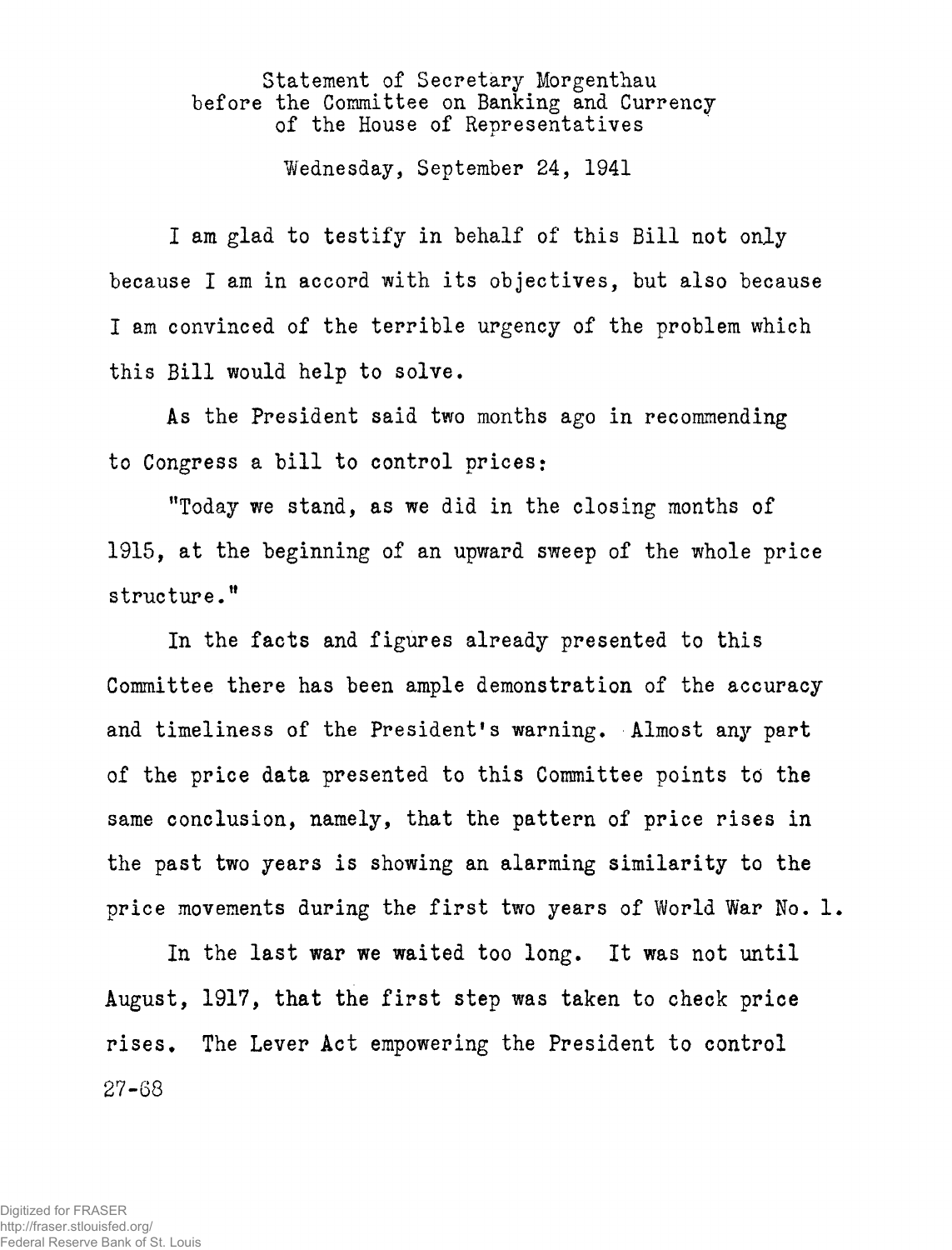**food and fuel prices was not introduced until June 11, 1917, and did not become law until August of that year.** 

**By that time the damage had already been done. The general price level had risen more than 75 per cent and the**  forces making for further price rises had become so powerful **that they could not be stopped•** 

**Are we again to wait until prices have risen 75 per cent before we take bold and effective action?** 

**The wholesale prices of farm products have risen 37 per cent in the past year, and of that rise, 6 per cent has**  occurred in the last month. All commodities have risen 18 **per cent in the last year and 2 per cent in the last month alone. Similarly down the line: foods are up 25 per cent; hides and leather up 13 per cent; textiles up 23 per cent; building materials up 12 per cent; and chemicals up 14 per**  cent.

**The public is amply aware of what is happening. The housewife knows that pork chops that were 29 cents a pound in January were 30 in February, 31 in April, 32 in May, 35 in June, 37 in July, 38 in August and 41 at the moment, a total rise of 40 per cent in those nine months. The housewife knows that eggs have risen more than a third since**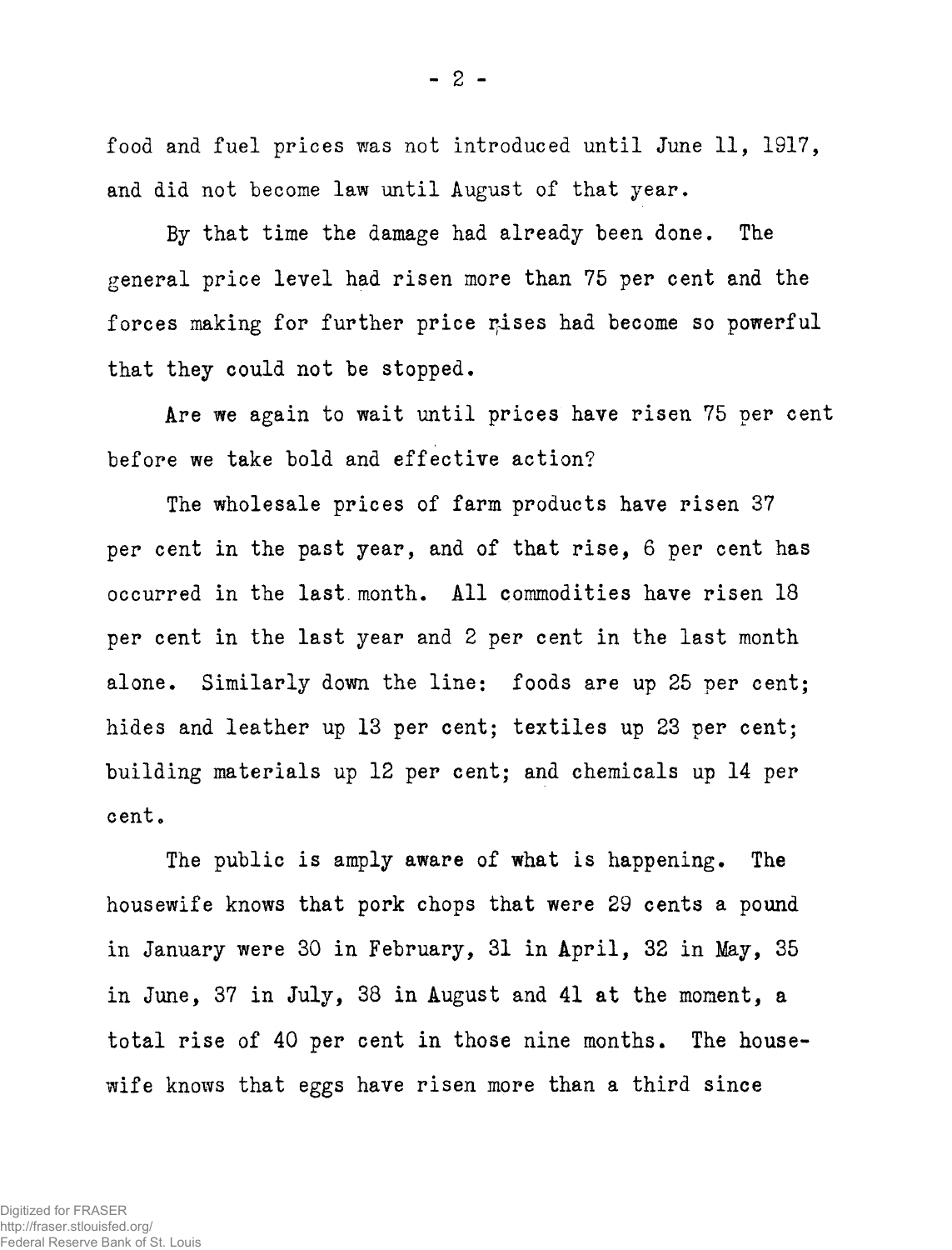**January, that coffee is up about one-fourth in the same period, and that sugar and flour are up almost a fifth in the same period, respectively. The housewife, the business man, the wage-earner, and the Government employee all know from their daily experiences that prices are rising.** 

**The forces at work today are the same as those that brought our inflations in previous periods of war or rearmament. Yet there is fortunately one difference in the situation which, I believe, can save us from the disaster of inflation now. This time the public and the Government.are aware of what happened before and what is happening now. All of us are able, if we choose, to take positive, effective, preventive measures in time.** 

**That is what the Congress is being asked to do today. Passage of this Bill would be one additional step forward in the war against inflation, the war on our home front, the war that must be fought and won if we are to preserve our American heritage.** 

**It is true, of course, that price control alone will not conquer inflation. This Bill alone cannot stop price rises. Every government that has attempted to check inflation has** 

**- 3 -**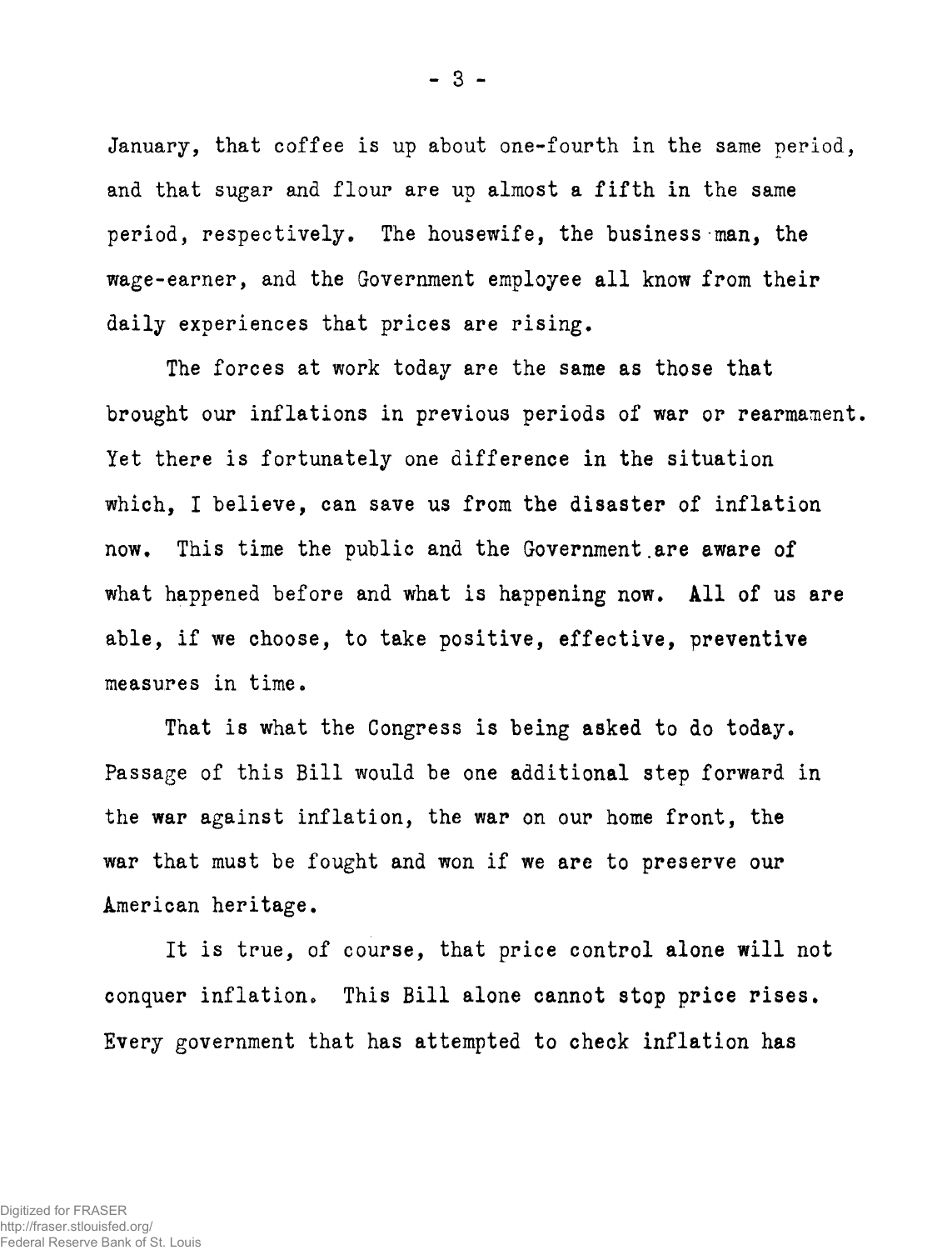**found that direct price controls alone cannot hold down the lid when the income of the consuming public is increasing and the amount of goods available to the consumer is decreasing. Additional steps are necessary.** 

**Our Government has already taken some of them:** 

**(1) The Congress has passed, and the President has just approved, a tax bill designed to raise more than 3-1/2 billion dollars of additional revenue. This is a major accomplishment in the anti-inflation effort, for it will absorb a substantial portion of the increased incomes that are initially responsible for price rises.** 

**(2) Secondly, the Treasury is engaged in a borrowing program designed to absorb still more of this excess income. Through the sale of Defense Savings Bonds and Stamps the Treasury is trying to borrow a large proportion of its funds from current consumer incomes, rather than from banks. In the past four months 1-1/4 billion dollars of Defense Savings Bonds and Stamps have been sold.** 

**(3) Thirdly, a new form of borrowing - the tax anticipa- , tion note - has been introduced, with the object of absorbing consumer incomes before the date at which income taxes fall**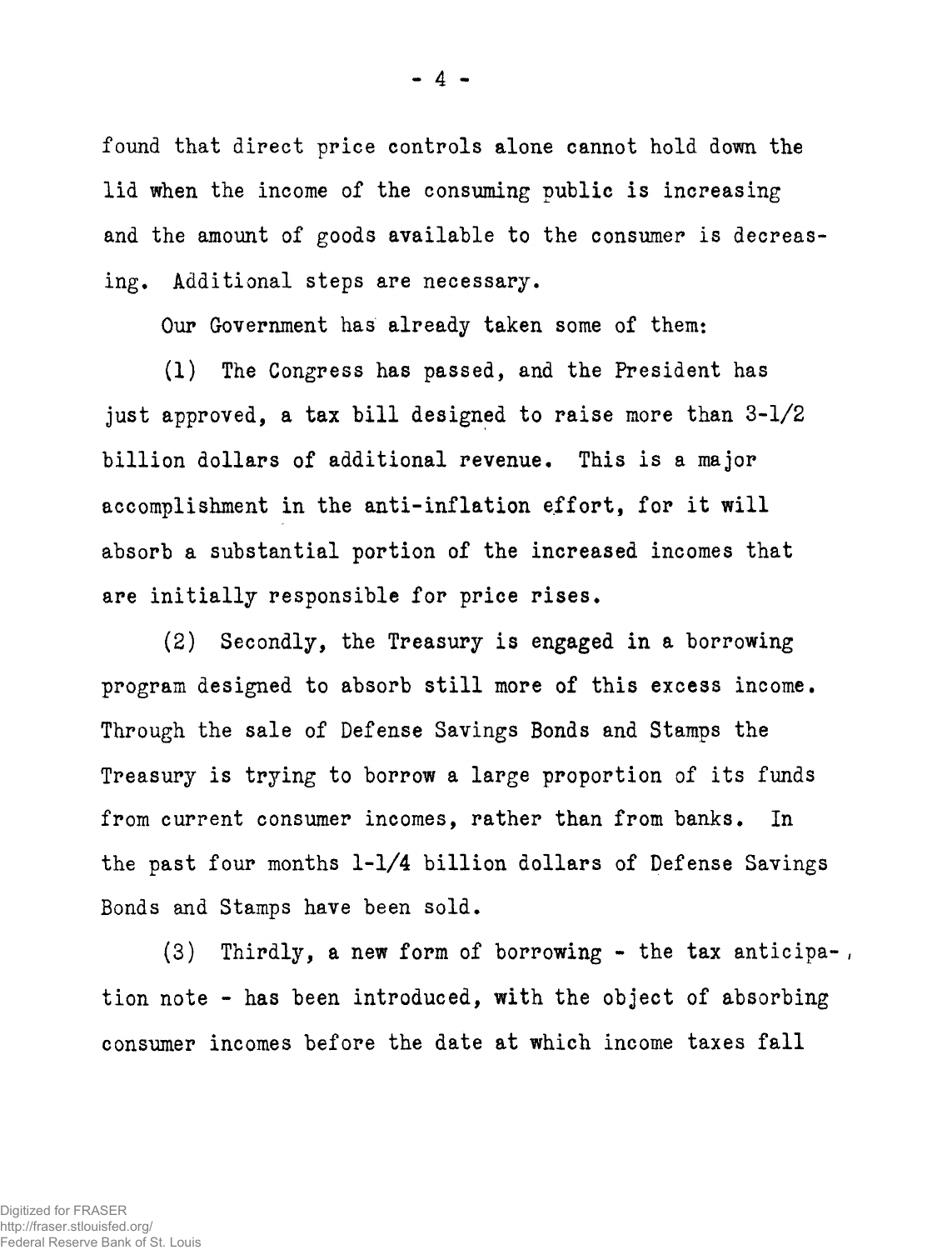due. During the month of August more than \$1 billion of **these notes were sold, absorbing income that might otherwise be pushing up prices in the market place.** 

**(4) Fourthly, the Board of Governors of the Federal Reserve System has recently been given the authority to control consumer installment credit and has just increased reserve requirements of member banks as a further check against inflation.** 

**(5) Finally, the Office of Price Administration has been exerting every effort to control prices through the cooperation of producers and consumers.** 

**Those are the more important steps that the Government is now taking to check price rises. But they are not enough.** 

**If we are to be sure of victory in the fight against inflation, we must prepare further to increase taxes. We may have to extend the general controls over bank credits. We shall certainly have to reduce capital expenditures for non-defense needs, and widen the sale of Defense Savings Bonds and Stamps.** 

**It would be wise to extend the social security program to absorb purchasing power now and pave the way for increased purchasing power after the emergency.**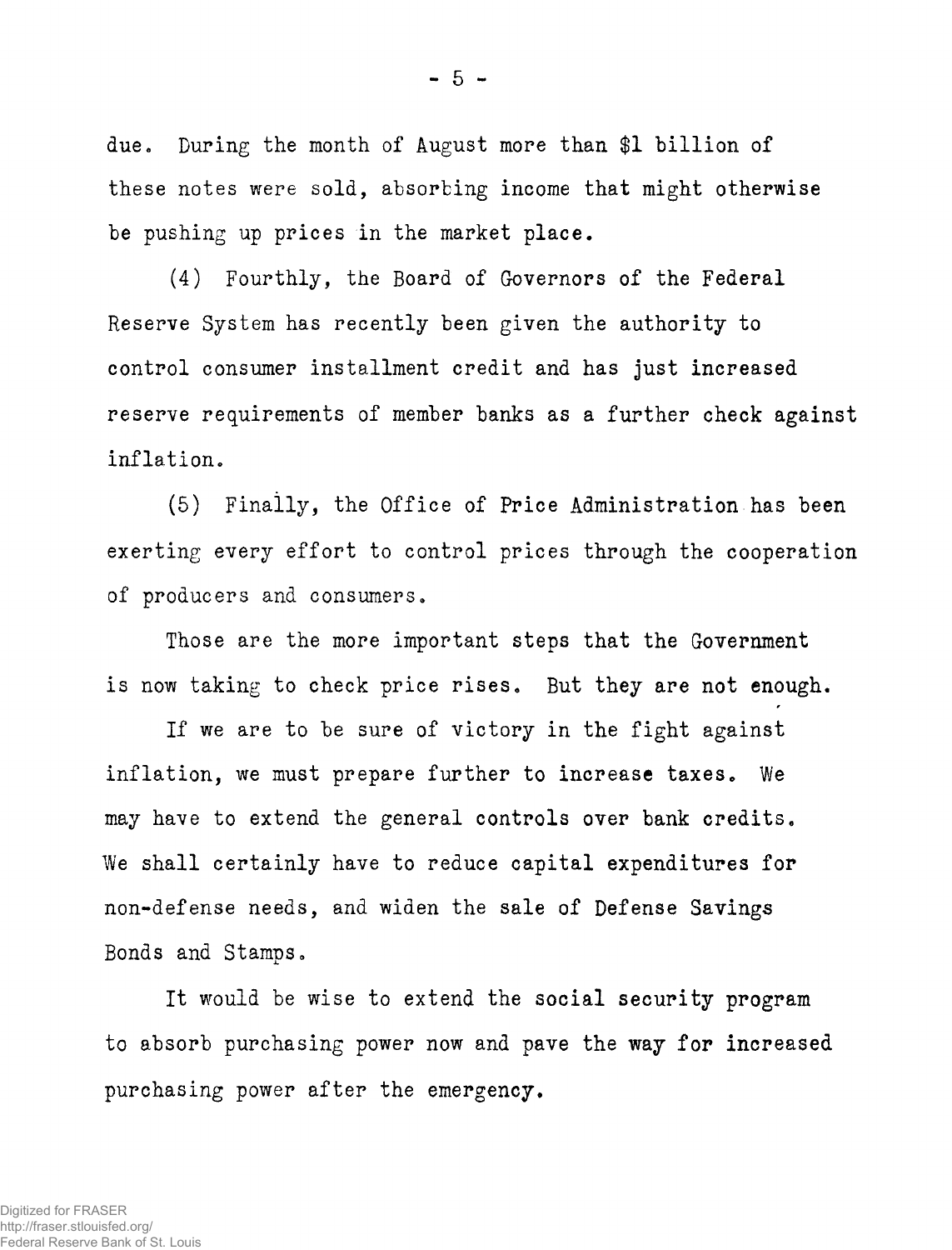**- 6 -**

**It will also be essential for Federal, State and local governments to reduce non-defense spending as much as possible.** 

**I am looking forward now to an early meeting of the joint committee of the taxing and appropriating agencies of Congress, a committee that has just been created to study the whole problem of non-essential Federal expenditures. I hope that this committee will receive constant support from Congress and the country at large, for it can make a vital contribution in the anti-inflationary struggle.** 

**We must do much more than cut down purchasing power, we must attack the problem from the other side. Rising prices can also be retarded by increasing the supplies of goods which do not compete with defense needs.** 

**We are in a position to do just that. The Government has in its warehouses vast quantities of cotton, wheat, and corn. Our granary doors should now be opened, enough at least to prevent unreasonable price rises. Such a step would be in agreement with our established agricultural policy the ever-normal granary. Having accumulated stocks in times of low prices, they should be distributed in times of high**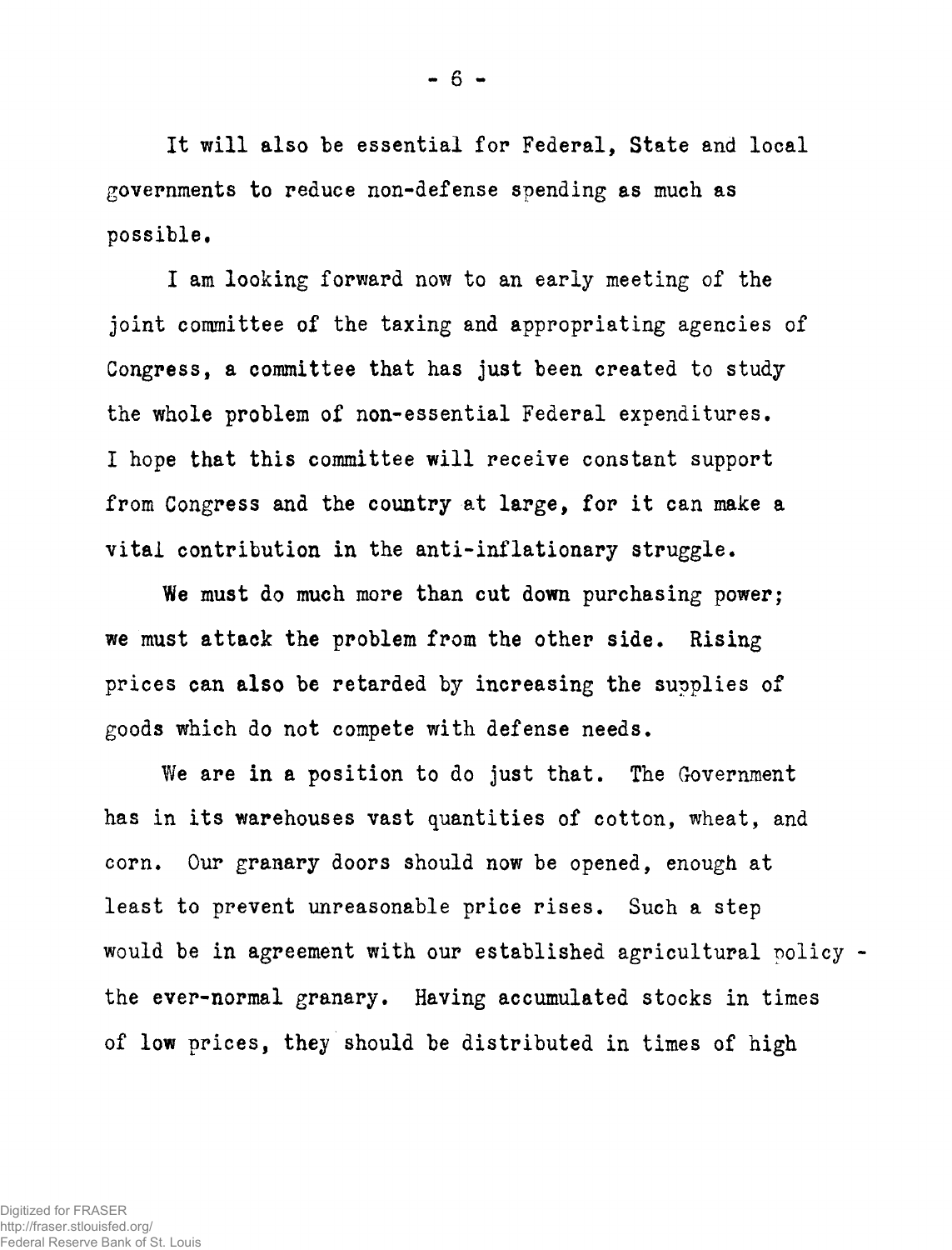**prices. Now is the time to draw on these supplies, both as an anti-inflationary measure and as a preparation for**  replenishing them if that should again become necessary.

**The concept of an ever-normal granary, which calls for a control of falling farm prices, seems to me to call**  equally for control over rising farm prices. This Bill, **however, specifically restricts the authority of the price**  control administration over farm prices. That is, I believe, **the major defect of the Bill\* I strongly recommend that this inflexibility be removed - in the interest of the attack upon inflation, in the interest of the standard of living of our people and in the long-run interests of farmers**  as well.

**I am not disturbed by the general level of agricultural prices now prevailing, but I am deeply concerned about the danger that agricultural prices will continue to rise as**  they did in the World War. Such a rise would hasten general **inflation, would restrict the standard of living, and would**  even interfere with the health and morale of our people. **And it cannot be repeated too often that in the long-run**  the worst sufferers from inflation are farmers themselves.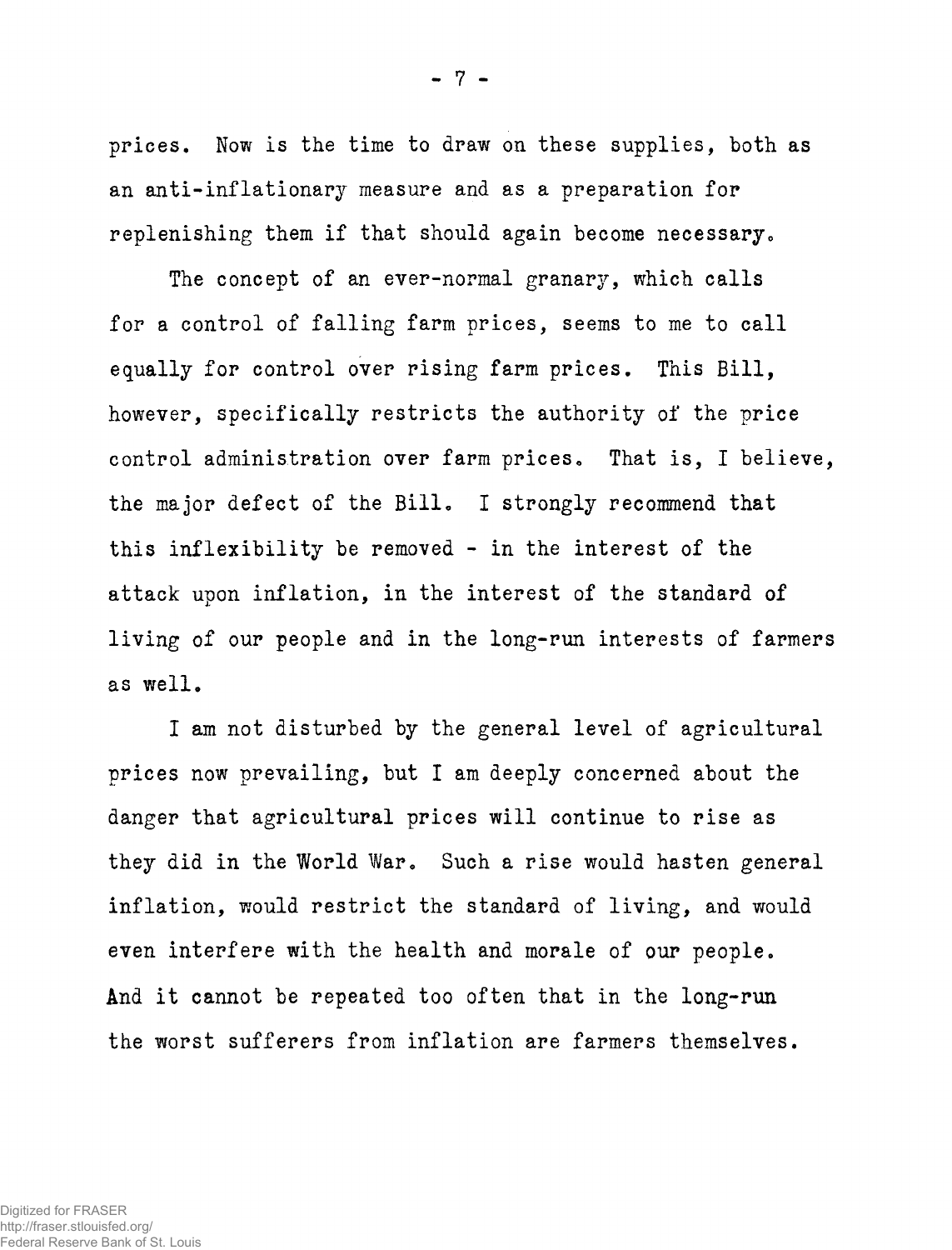**After the First World War inflation, agriculture was the**  hardest hit and the slowest to recover.

**It has been suggested during these hearings that this**  price-control bill should include a ceiling over wages. **I should like to go on record as not sharing this view. In free countries labor is not a commodity, human beings**  are not property; and they should not be treated as such.

**I fully appreciate that wages affect the cost of production and the general level of prices. However, I feel very definitely that if we can on the one hand keep the cost of living from rising, and on the other hand impose adequate taxes on excessive profits, then we will have removed the major causes for demands for general wage**  increases. Furthermore, it is worth noting that the major **portion of our defense industries today is covered by collective bargaining contracts, and only a sharp rise in the cost of living is likely to upset those contracts<sup>0</sup>**

**Two weeks ago I said at Boston that it was folly for labor leaders to seek continual increases in wages every few months, and that it was equally shortsighted for farmers, businessmen, landlords or bankers to seek to exploit the**  present abnormal situation for selfish gain.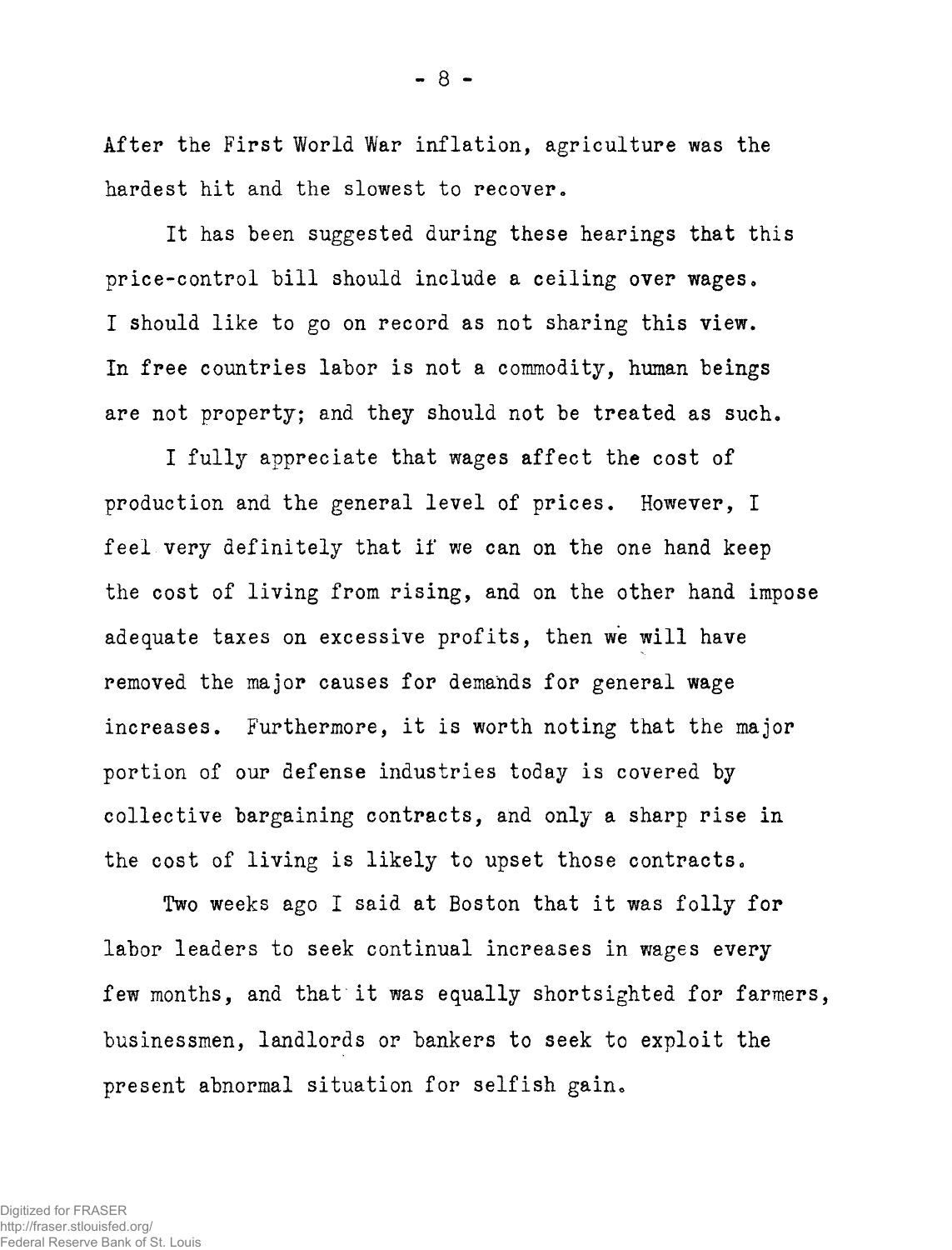**If we provide effective price control and adequate excess profits taxation, and if it should later develop that wage rates are not being kept within bounds, we shall have to consider other measures<sup>0</sup> As yet, however, I see no**  / **necessity for them.** 

**Before closing, I feel it my particular responsibility as Secretary of the Treasury to point out to you the special interests of the Government and the Treasury in stopping prices from rising further.** 

**As the nation 1 s largest purchaser, the Government is concerned with the problem in a very direct way. Congress has already appropriated more than 50 billion dollars for defense, and the end is not yet in sight. The rise in prices which has already taken place will cost us billions**  of dollars. If prices are allowed to behave as they did **during the World War, we may find that our defense program will cost us double without giving us a single additional gun or plane for that extra expenditure.** 

We not only are the nation's largest purchaser of **goods, but we are the nation 1 s largest employer. The Government now employs nearly one and a half million civilians in the Executive Departments, with a payroll now running at**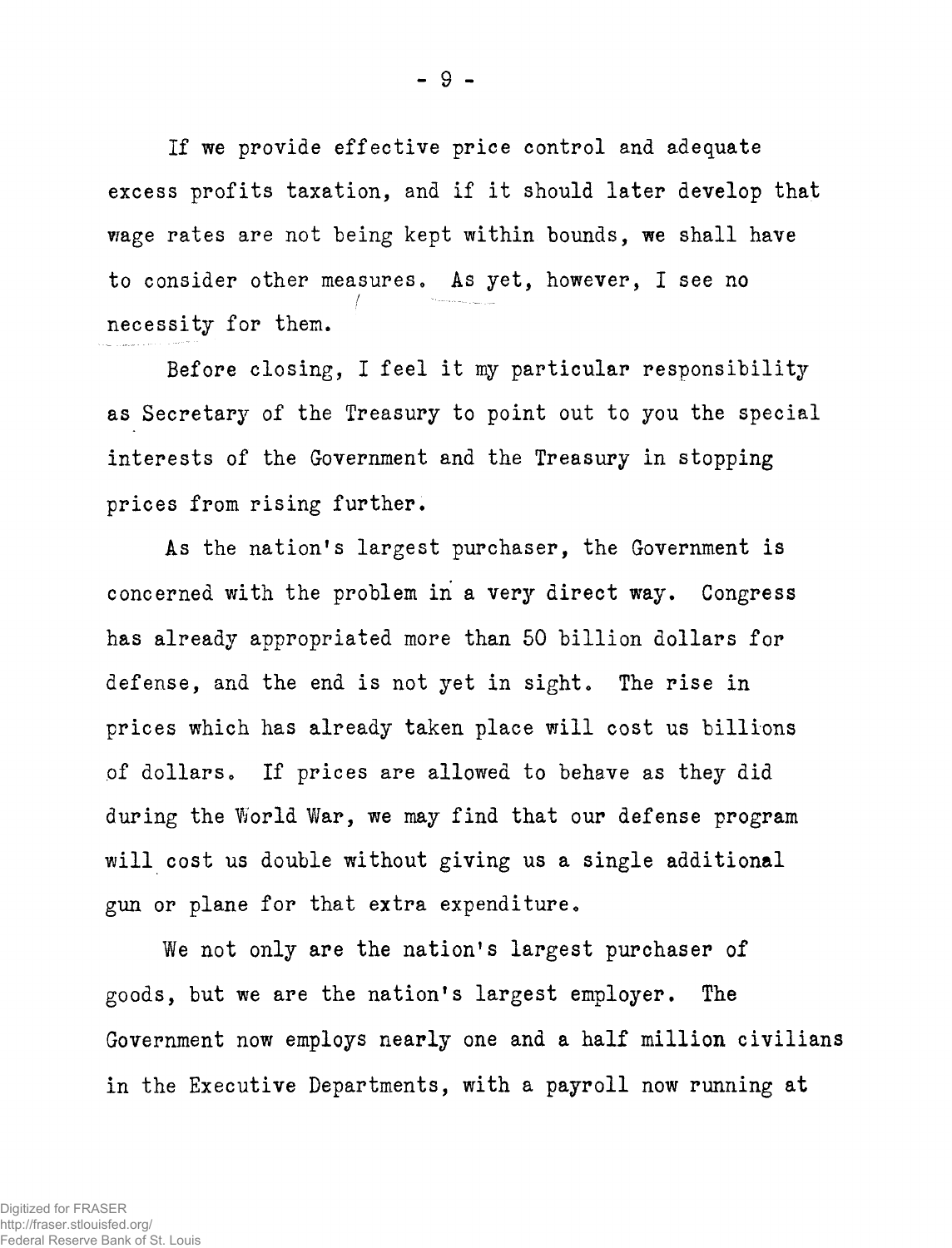**the rate of 2-1/2 billion dollars a year. A substantial rise in the cost of living will raise for us as an employer a choice of evils: to permit the real incomes of our employees to be unjustly reduced, or to increase still further the**  payroll that we must meet.

**I fully appreciate that it requires courage on the part of Congress to pass this Bill\* It always requires courage to put brakes on rising prices. But if any lesson is to be learned from the record of the past, it should be that inflation is inevitable in times like these unless all of us - Congress, the Executive Departments, and the people - fight it on all fronts and with all the strength and courage at**  our command.

We should gain courage from the knowledge that infla**tion is not only accompanied by serious evils but is followed by even greater evils. We should never lose sight of the fact that inflation is always followed by deflation and that the ride down is a lot longer and a lot harder and a lot more painful than the short intoxicating ride up.** 

**After all, this question of inflation is one that goes to the very heart of the social aspirations of the American**  people. An uncontrolled price rise now would endanger the